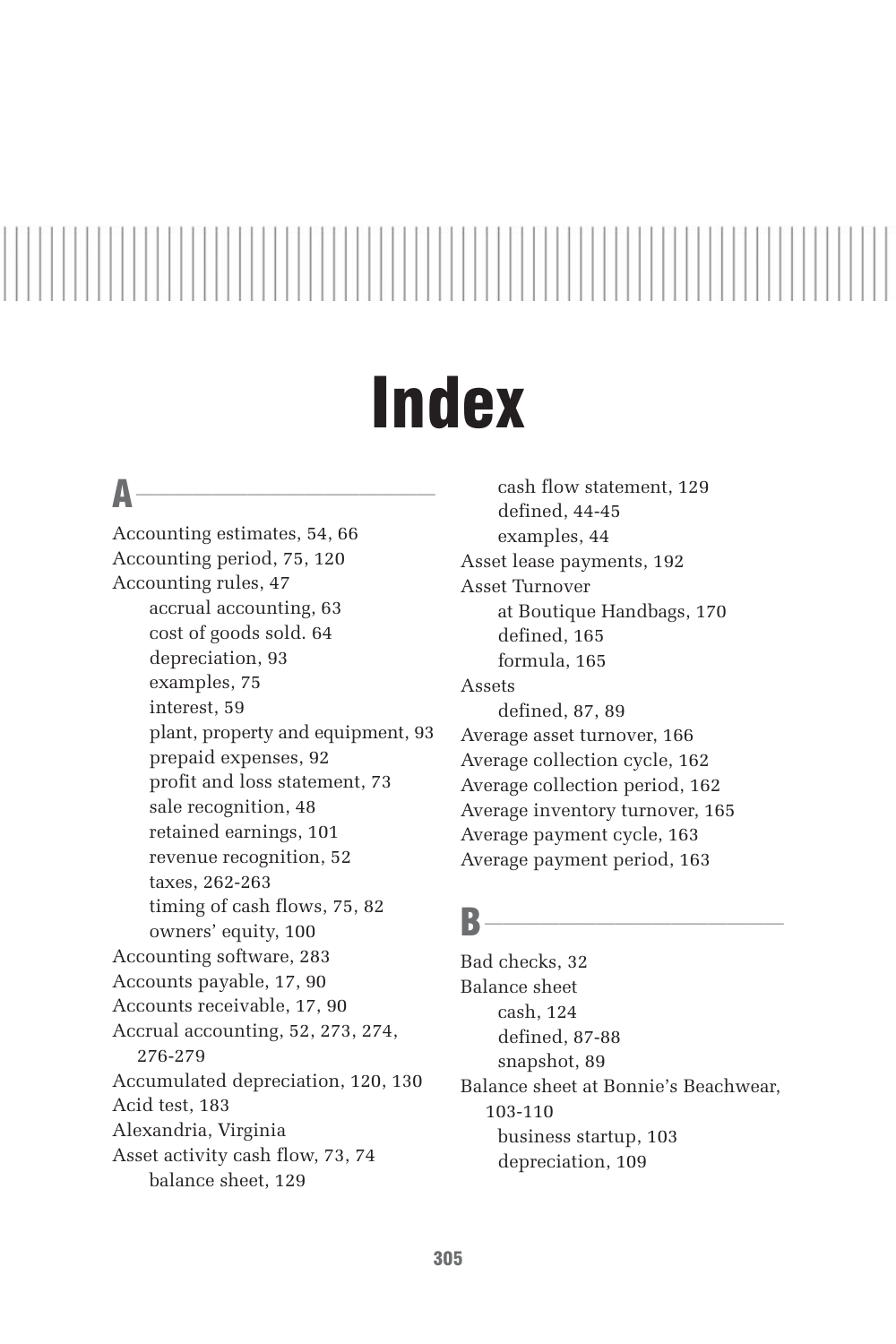inventory purchases, 105, 108-109 operating activities, 107, 109-110 owners' investment, 103 startup capital, 103 Balance sheet at Boutique Handbags, 112-115 accounts receivable, 114 inventory, 114 Balance sheet at Uptown Chiropractic, 115-118 accounts receivable, 115, 117 bank loan, 117 equipment leases, 115 plant, property and equipment, 115 owners' investment, 117 Banking system, 32 Banks, 287 Beginning cash balance, 124 Bottom line, 62 Business focus, 9 Business knowledge checklist, 293- 294 Business operations checklist, 298 Business plan elements, 290-291 Business strategies, 4, 209

### $c$   $\overline{\phantom{a}}$

Cash, 31-34, 63, 90, 217, 228 defined, 31 reported on balance sheet, 124 startup, 229 Cash accounting, 52, 273, 274, 280- 282 Cash assets, 182 Cash conversion cycle, 214, 215, 216, 217 at Boutique Handbags, 169 by industry, 174-175 defined, 164 formula, 164

Cash flow activity, 41 Cash flow statement at Bonnie's Beachwear, 36-37 cash paid, 37 cash received, 38 defined, 35, 39 examples, 37-39 Cash management, 213 Cash paid, 38 Cash received, 37 Cash without profit, 80 Capacity, 287, 289 Character, 287, 288 Checking accounts, 32 Checks, 32, 63 Chiropractic services, 19 Collateral, 287, 289 Collection period at Boutique Handbags, 169 by industry, 172-174 defined, 162 formula, 162 Community loan fund, 287 Competitive advantage, 4, 10, 209, 224, 225, 299 Cost of goods sold at Bonnie's Beachwear, 52, 63-64 defined, 52 per day, 161, 163 COGS, 52 COS, 52 Cost of services, 53, 54 Credit card, 33, 286 Credit history checklist, 295 Credit report, 288 Credit union, 287 Currency, 31-32 Current assets, 159, 182, 183 defined, 90 Current liabilities, 159, 182, 183 defined, 98 Current market value, 93, 100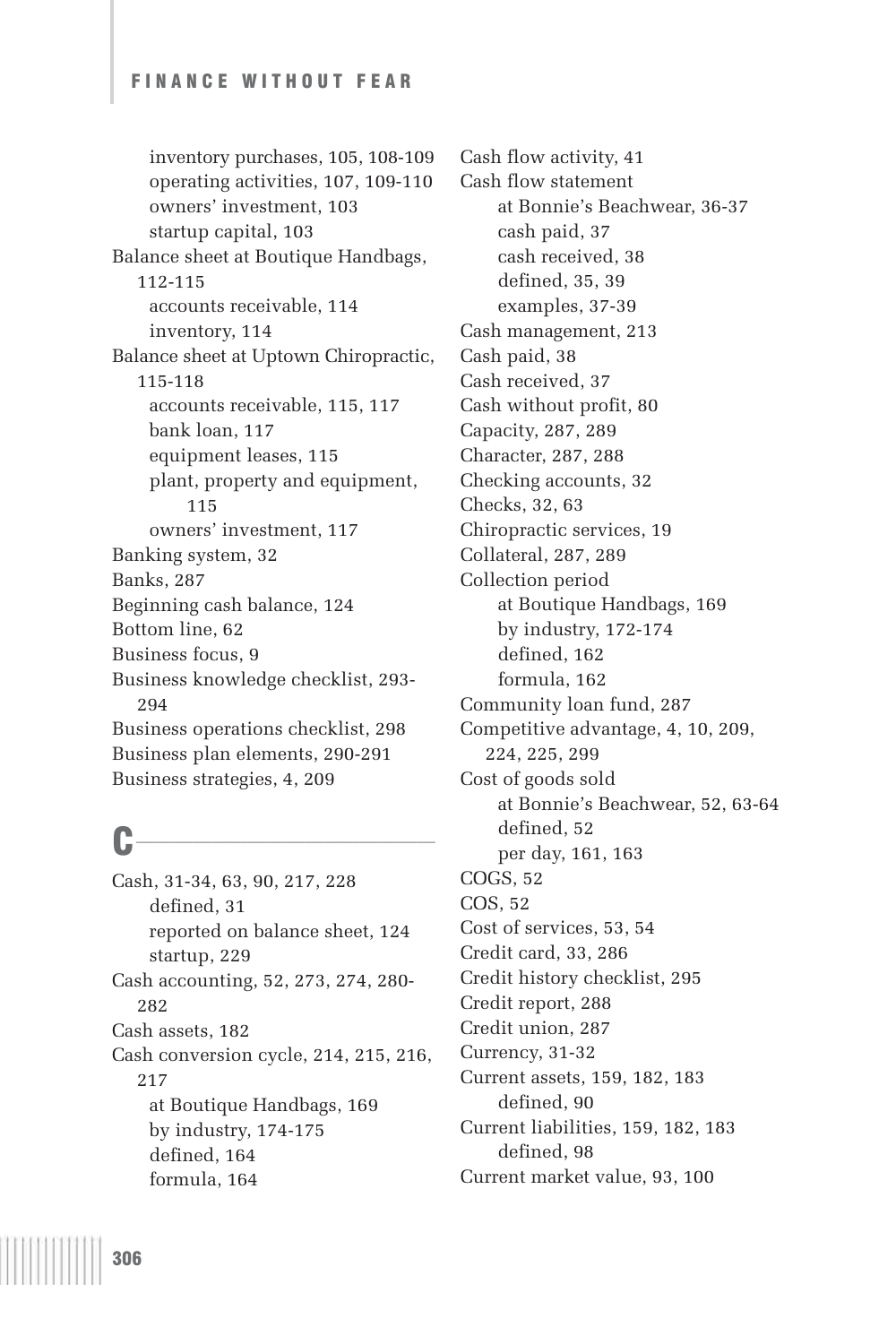Current ratio at Bonnie's Beachwear, 185 by industry, 186-187 defined, 181 formula, 182 Customer-centric, 9-10, 208, 210-212, 216, 217, 223 Customer service strategy, 5, 211 defined, 8

### $\mathbf{D}$  and  $\mathbf{D}$  and  $\mathbf{D}$

Days in inventory, 214 at Boutique Handbags, 169 by industry, 170-172 defined, 160 formula, 161 Days payables outstanding, 163 Days sales outstanding, 162 DDB, 97 Debit card, 32 Debt to equity ratio at Uptown Chiropractic, 196 by industry, 197-198 defined, 190 formula, 190 Depreciable life (see useful life) Depreciation accelerated, 264 at Bonnie's Beachwear, 67 balance sheet, 130 concept, 57 example, 74, 94-95 noncash expense, 57 profit and loss statement, 120-121 section 179, 265 taxes, 263-264 useful life, 96-97, 264 Double declining balance, 97

### $E$  and  $E$  and  $E$  and  $E$  and  $E$  and  $E$  and  $E$  and  $E$  and  $E$  and  $E$  and  $E$  and  $E$  and  $E$  and  $E$  and  $E$  and  $E$  and  $E$  and  $E$  and  $E$  and  $E$  and  $E$  and  $E$  and  $E$  and  $E$  and  $E$  and  $E$  and  $E$  and  $E$  a

Earnings before interest and taxes, 59 Earnings before taxes, 60 EBIT, 59 EBT, 60 Efficiency ratios, 213 defined, 160 Electronic funds, 32, 63 Ending cash balance, 124 Entrepreneurship, 221

### $F \longrightarrow$

Family members, 286 Fifth Avenue, 3-4, 8 Finance Without Fear Business Forecasting Workbook, 228, 243, 291, 301 Financial return, 229-230 Financial projections, 225, 300 Financial projections checklist, 296 Financial statements, 11-12 Financing activity cash flow, 73, 74 balance sheet, 128 defined, 45 examples, 45 Fiscal year, 271-273 Fixed assets, 93 Fixed payment coverage ratio at Uptown Chiropractic, 196 by industry, 197-198 defined, 192 formula, 192 Float, 32 Fortune 500, 158 Friends, 287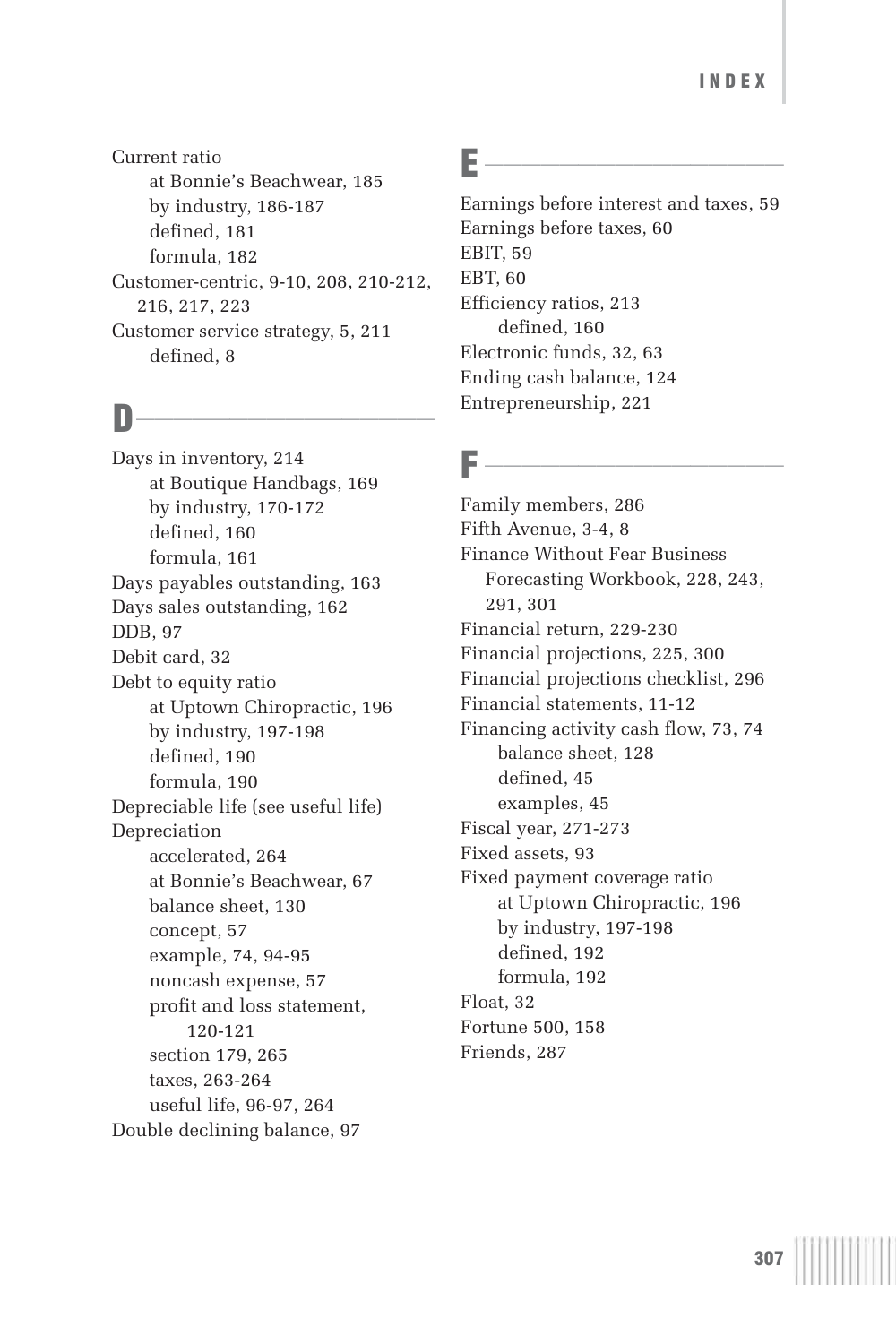### $\mathbf{G}$  and  $\mathbf{G}$  and  $\mathbf{G}$

General and administrative expenses at Bonnie's Beachwear, 66 defined, 56 equipment leases, 56 salaries, 56 rent, 56 utilities, 56 Gross margin, 15, 16, 25, 211, 216 at Bonnie's Beachwear, 137 by industry, 139-141, 150-151 defined, 136 formula, 136 Gross margin percentage, 137 Gross markup, 137 Gross profit, 136 defined, 54 Gross profit margin percentage, 137 Growth rates at Bonnie's Beachwear, 200-206 comparing alternatives, 206-208 defined, 199 formula, 200 Growth strategies, 215-217 G&A, 57

### $H$  and the set of  $H$  and  $H$  and  $H$  and  $H$  and  $H$  and  $H$  and  $H$  and  $H$  and  $H$

Historical cost, 93, 100 Home equity, 286

### $\overline{a}$

Income, 47 Income from operations, 59 Income statement, 49 Income tax payments, 263 Income tax rate federal, 261 state, 261

Income taxes, 61, 261-266 Innovation and design strategy, 5, 211 defined, 5 Insurance company reimbursement, 21, 196, 255 Insurance forms, 20 Insurance policies, 92 Insurance premiums, 92 Interest coverage ratio at Uptown Chiropractic, 196 by industry, 197-198 defined, 191 formula, 191 Interest payments, 191, 192 Interest rate, 289 Inventory, 183, 216 at Bonnie's Beachwear, 233-238 defined, 90 Inventory conversion cycle, 161 Inventory turnover, 216, 217 at Boutique Handbags, 169 by industry, 170-172 defined, 164 formula, 164 IRS, 33, 96, 262, 264. 265

## J \_\_\_\_\_\_\_\_\_\_\_\_\_\_\_\_

Japanese automakers, 164, 214 Just-in-time inventory, 164, 214

### $L \longrightarrow \longrightarrow \longrightarrow \longrightarrow$

Lease, 21, 191, 192 Lending institution, 287 Leverage Ratios defined, 189 Liabilities, 190 defined, 87, 98 Liquid assets, 91 Liquidity Ratios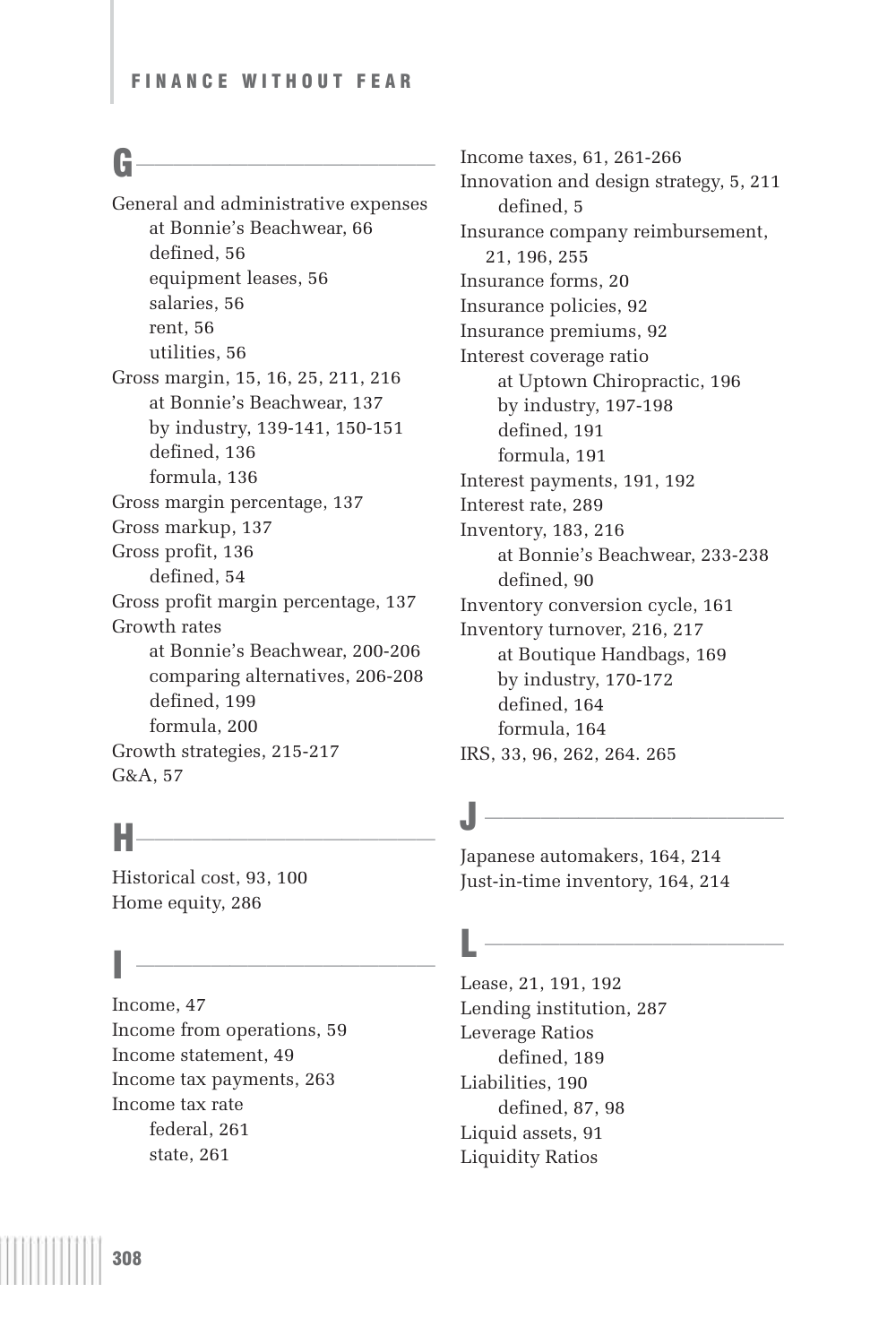defined, 181 Loan principal, 99 Long-term assets, 93

### $M \fbox{$\xrightarrow{~~}}$

MACRS, 97 Margin trends, 151-153 Meals and entertainment expenses, 262 Medicare taxes, 266-268 Miami, 23, 63 Modified accelerated cost recovery system, 97

### $N$   $\overline{\phantom{a}}$

Net income, 62 Net loss, 50 Net margin at Bonnie's Beachwear, 147 by industry, 149-151 defined, 146 formula, 146 Net margin percentage, 147 Net profit, 49, 216 defined, 61, 73 operation of business, 74 tie to balance sheet, 120 Net profit margin, 147 Net profit margin percentage, 147 New York, 3-4 Noncash expense, 57 Nonoperating income and expense, 50

### $\overline{\mathbf{0}}$   $\overline{\mathbf{0}}$   $\overline{\mathbf{0}}$   $\overline{\mathbf{0}}$

One-time expenses, 50 Operating activities, 119-120 Operating cash flow, 73 defined, 43

examples, 43 Operating expenses, 50, 211, 217 general and administrative, 56 research and development, 56 selling expenses, 56 Operating expenses at Bonnie's Beachwear accounting, payroll and legal services, 26, 65 advertising, 26, 65 rent, 26, 65 sales staff, 26, 65 utilities, 26, 65 Operating expenses at Boutique Handbags accounting, payroll and legal services, 16 bookkeeper, 16 rent, 16 travel, 16 utilities, 16 Operating expenses at Uptown Chiropractic accounting, payroll, and legal services, 21 billing specialist, 21 bookkeeper, 21 equipment lease, 21, 246 rent, 21, 246 salaries, 246 utilities, 21, 246 Operating income, 59 Operating margin at Bonnie's Beachwear, 143 by industry, 144-146, 150-151 defined, 142 formula, 142 Operating margin percentage, 143 Operating profit, 191, 192, 216 defined, 58 Operating profit margin, 143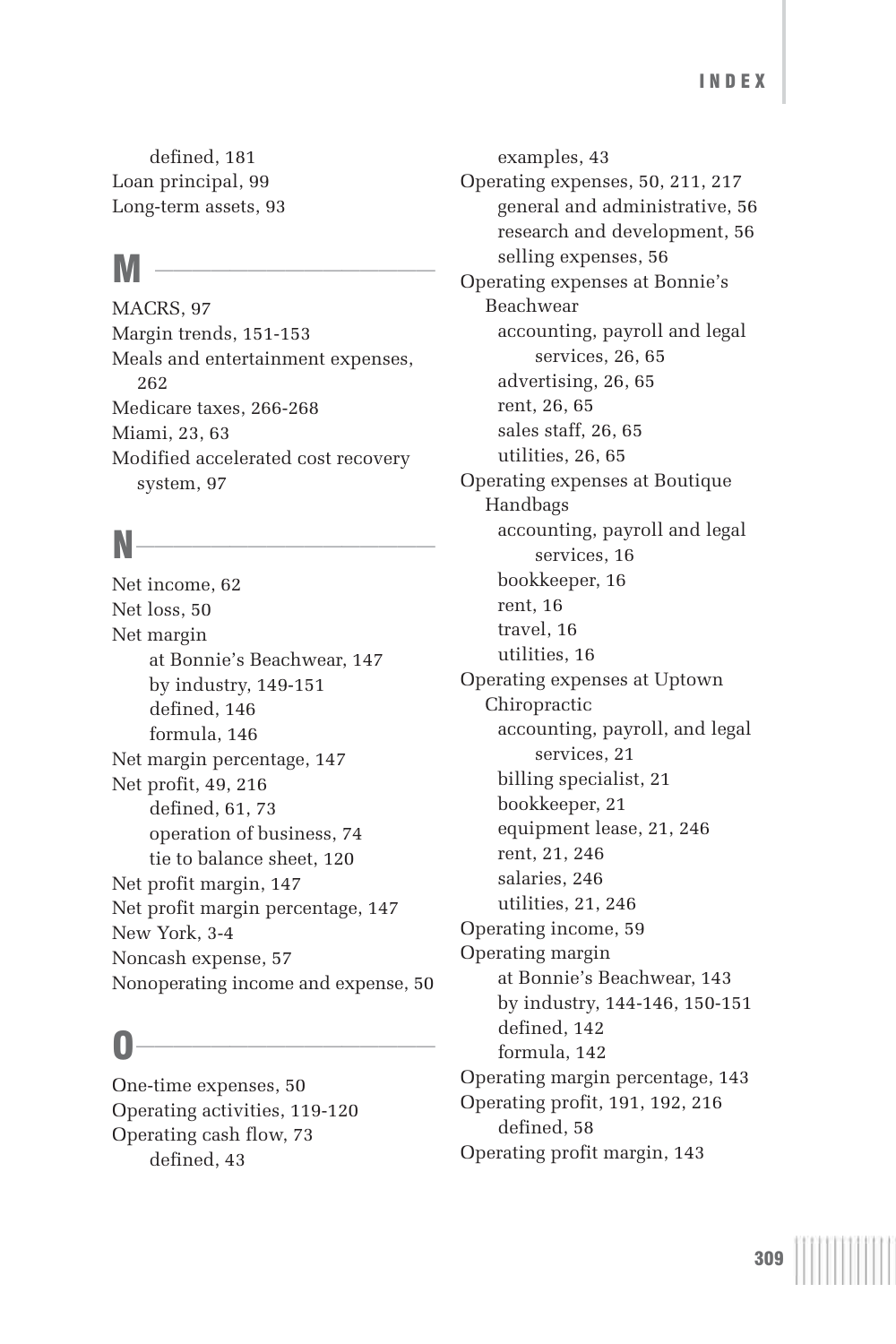Operating profit margin percentage, 143 Operating statement, 49 Operational-centric, 11, 211-212, 216, 217, 223, 225 Operations strategy, 5, 210 defined, 6 Other assets, 93 Outside investor, 298-301 Outstanding balance, 99 Owners' equity, 190 defined, 87, 99-100 Owners' investment, 229 defined, 100

### **P\_\_\_\_\_\_\_\_\_\_\_\_\_\_\_\_**

Passionate, 222 Payment period at Boutique Handbags, 169 by industry, 172-174 defined, 163 formula, 163 PayPal, 33 Payroll expenses, 98 Payroll taxes, 266-268 Peachtree software, 283 Personal funds, 286 Plant, property and equipment accumulated depreciation, 120 defined, 92 depreciation expense, 130 Porter, Michael, 4 Prepaid expenses, 92 Principal amount (see Loan Principal) Producing efficiently, 9 Product sales at Boutique Handbags, 15 Projected cash flow at Bonnie's Beachwear, 233, 235, 238, 240

Projected inventory and sales volume at Bonnie's Beachwear, 235, 237 Profit and loss at Bonnie's Beachwear, 63-71 gross profit, 65 income taxes, 69 interest, 68 net profit, 70 operating expenses, 65-66 operating profit, 67 profit before taxes, 68 sales activities, 63-64 Profit and loss statement defined, 47, 49 Profit before taxes defined, 59 Profit without cash, 76 Profitability Ratios, 135 Profits, 47, 49-50 Providing value, 9 P&L statement, 49

### $\mathbf{Q}$  and  $\mathbf{Q}$  and  $\mathbf{Q}$  and  $\mathbf{Q}$  and  $\mathbf{Q}$  are  $\mathbf{Q}$  and  $\mathbf{Q}$  and  $\mathbf{Q}$  are  $\mathbf{Q}$  and  $\mathbf{Q}$  and  $\mathbf{Q}$  are  $\mathbf{Q}$  and  $\mathbf{Q}$  are  $\mathbf{Q}$  and  $\mathbf{Q}$  and  $\mathbf{Q}$  are  $\mathbf{Q}$  and

Quick ratio at Bonnie's Beachwear, 185 by industry, 186-187 defined, 182 formula, 183 QuickBooks, 283

### $R$  and  $\overline{\phantom{a}R}$

Raw materials, 90 Receivables, 17 Research and development expenses defined, 56 Retained earnings cumulative profits, 101 defined, 100 dividends, 100 profit and loss statement, 120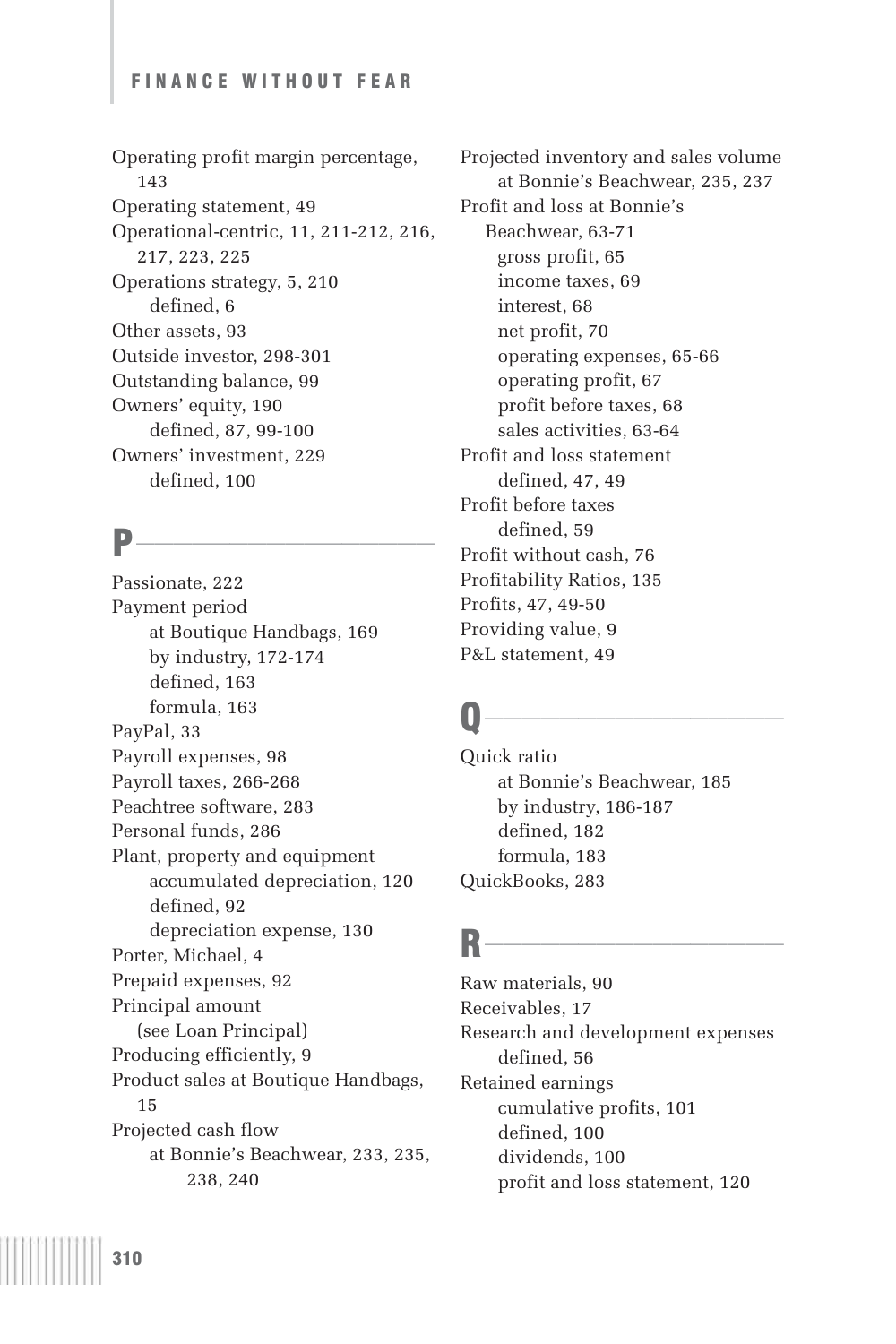Retirement funds, 286 Return on assets by industry, 154-155 defined, 153 formula, 153 Return on equity by industry, 156-157 defined, 155 formula, 155 Revenue, 136 defined, 51 per day, 162 recognition, 52 Revenue and expense statement, 49 ROA, 154 ROE, 156 Rules of Accounting (see Accounting rules) R&D expense, 57

### $s$   $\overline{\phantom{a}}$

Sales, 51 Sales activities, 50 defined, 51 Sales and marketing strategy, 5, 211 defined, 7 Sales tax, 268-269 Savings accounts, 286 Scribner's bookstore, 3 SEC, 158 Section 179 depreciation, 97, 265 Securities and Exchange Commission, 158 Selling expenses advertising, 56 at Bonnie's Beachwear, 66 defined, 56 marketing, 56 SGA expense, 57 Short term assets, 91 Social Security Administration, 266 Social Security taxes, 266-268 South Beach, 23, 63 SOYD, 97 Startup capital, 239, 285 Startup expenses, 241-243 Startup expenses at Bonnie's Beachwear cash registers, 25, 232 computers, 25, 232 fitting rooms, 25, 232 merchandise displays, 25 232 software, 25, 232 Startup expenses at Boutique Handbags computers, 17 machinery, 17 software, 17 Startup expenses at Uptown Chiropractic computers, 21 furniture, 21 software, 21 Statement of assets and liabilities, 89 Statement of earnings, 49 Statement of operations, 49 Straight-line depreciation, 96 Strengths, 223-224 Sum of the year's digits, 97

### $\mathbf{I}$   $\overline{\phantom{a}}$

Three C's of credit, 287 Timing of cash flows, 75, 82 Travel expenses, 262

### $\mathsf{U}$  and the set of  $\mathsf{U}$

Useful life taxes, 264 defined, 96-97 U.S. Census Bureau, 157